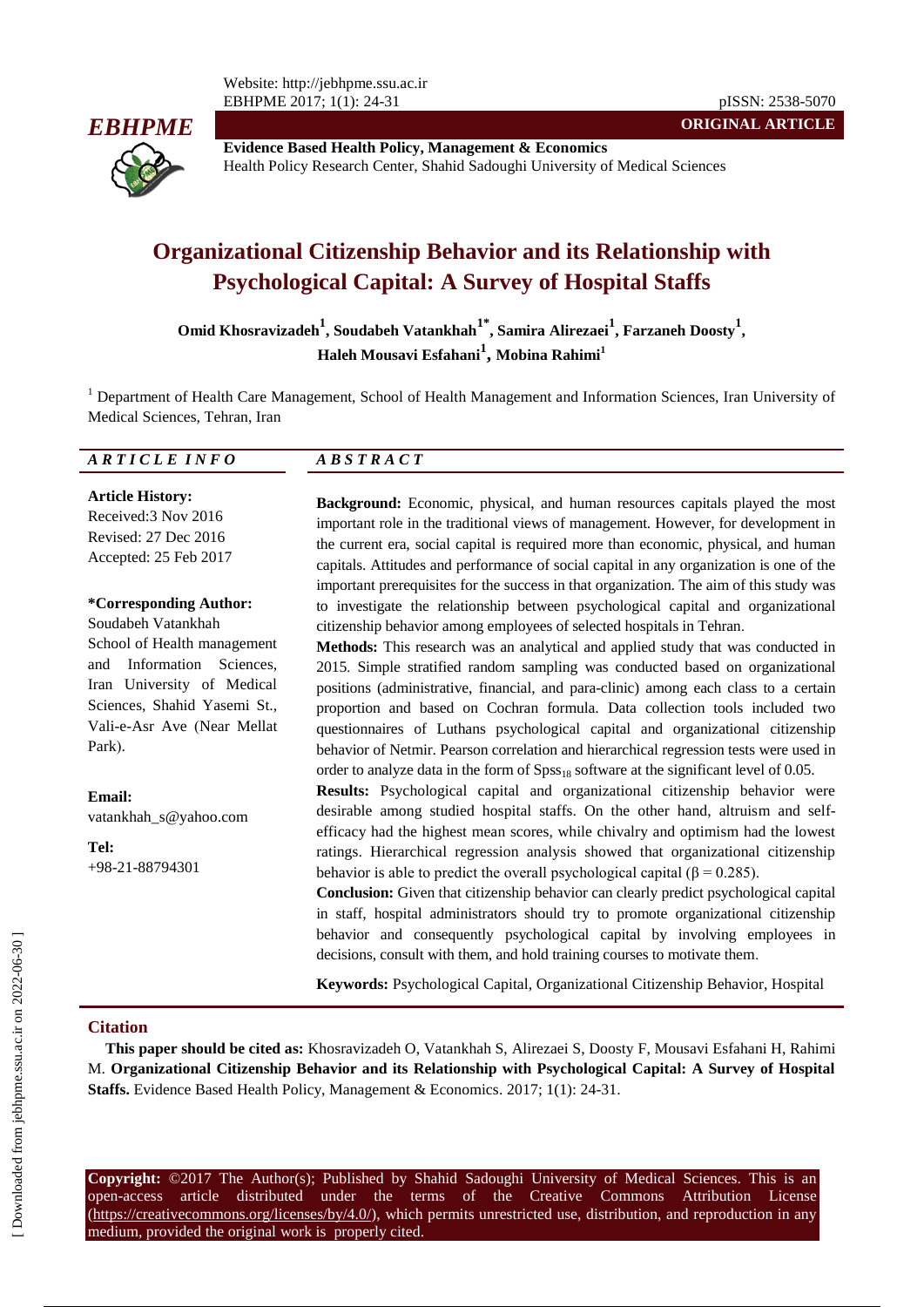## **Introduction**

**P**sychological capital includes new issues that have been entered into the field of organization have been entered into the field of organization and management in the past decade. So far, three important capitals, i.e., financial, human, and social capitals had been considered by organizational researchers (1). Luthans and his colleagues coined the term psychological capital based on the movement of positive psychology and positive organizational behavior in the workplace. Psychological capital is a structure consisting of four components of self-efficacy or confidence (to become commitment and put the necessary efforts into challenging tasks to succeed), optimism (having positive citations about successes of present and future), hopefulness (stability in the way of achieving purpose and, if necessary, redirection of the path to reach goal for success), and resiliency or flexibility (stability while faced with hardships and difficulties to achieve the success) (2).

Today, many people are encountered with stress at work and job burnout has risen as an emotional exhaustion syndrome that caused reduction of professional effectiveness in people. Necessary for the proper operation in such a situation is to create ongoing organizational transformations, both in terms of behavioral and structural aspects. Having psychological capital enables people to cope with stressful situations better, have less stress, have high power to cope with problems, reach clear view about themselves, and be less affected by daily events. Therefore, such people have also higher mental health (3). On the other hand, organizational citizenship behavior was introduced to the world of science for first time by Batman and Ergan in the early 1999s. It is an individual and voluntary behavior that has not been designed directly by formal reward systems in organization. However, it causes effectiveness in performance of the organization. Four key components of organizational citizenship behavior includes altruism (helping colleagues and staff to perform tasks in unusual circumstances), chivalry (to emphasize the positive rather than the negative aspects), civic virtue (requires supporting of the

organization's administrative operations), and conscientiousness (doing the assigned tasks in a manner far beyond what is expected) (4).

Organizational citizenship behavior and its associated factors are also important and can be an effective step in organizations' development. This knowledge is more important for health care organizations as effective factors in a country's development process because this behavior provides the necessary flexibility for unpredictable situations and help organization staffs to be together and beside each other (5). Researches in the field of psychological capital and organizational citizenship behavior were conducted separately.

For example, results of a study carried out in 2014 showed that psychological capital growth through implementation of intervention program can be effective to increasing organizational participation and increase managers' commitment on subordinates (6). Results of another study in 2015 showed that the effect of psychological capital on employee engagement (0.63) is significant (7). The results of the study conducted by Thorne et al. (8), also showed that psychological factors are directly linked to organizational citizenship behaviors.

Finally, if the attitude of employees be considered according to psychological reasons affecting their performance, it can have beneficial effects on the behavior and reaction of managers. In the field of health care, investigation of literature showed that no study has been conducted in Iran on investigation of the relationship between psychological capital and organizational citizenship behavior in hospital staff. With regard to the environment and working conditions ruling in hospitals, these types of behaviors can enhance motivation among staff. So, encouraging staff and paving the way for positive and altruistic behaviors will be necessary among hospital staffs. Therefore, the aim of this study was to investigate the relationship between psychological capital and organizational citizenship behavior of selected employees of Iran Medical Sciences University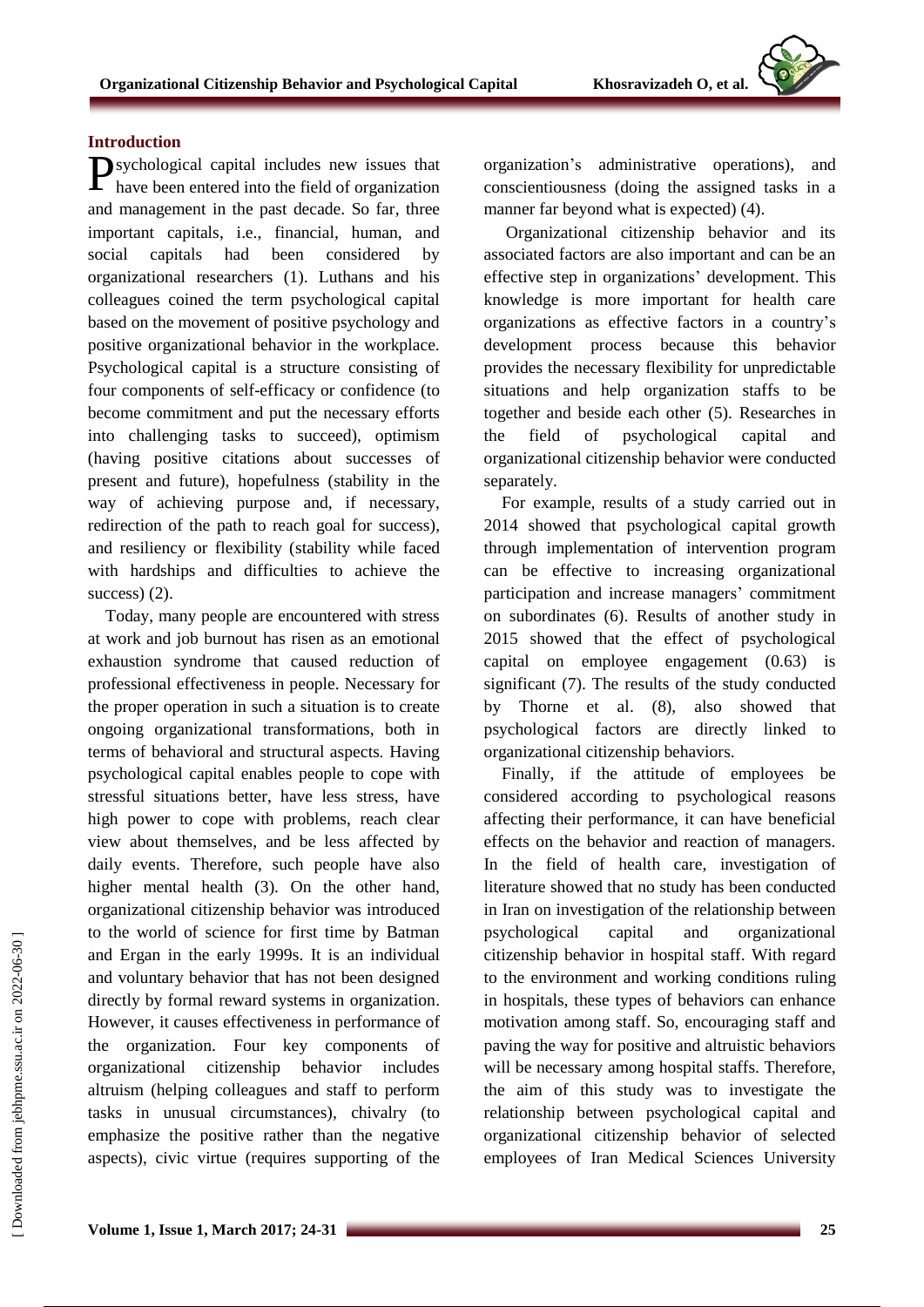hospitals. The results of this research could pave the way for health planners and hospital administrators to focus specially on psychological capital and organizational citizenship behavior.

## **Materials and Methods**

This descriptive, analytical, cross-sectional, and applied research was carried out in 2015. Population of study consisted of all clinical, financial, administrative, and support staff of selected hospitals of Iran Medical Sciences University. For sampling, at first, training and treatment centers' staffs of Iran Medical Sciences University were randomly selected. Accordingly, out of 10 centers, four were selected; Shahid Hasheminejad hospitals, Shahid Motahari, Fatima, and Firoozgar. To select samples from the entire staff of the selected centers, stratified sampling was conducted initially based on two sections (para-clinical, administrative- financial). Then, simple random sampling was carried out from each stratum to a certain proportion of Cochran formula. The final sample size was 200 people which 250 participants were considered due to potential loss (10%). Data collection tools were two questionnaires. To assess the psychological capital, as the 24-item questionnaire of Luthans et al. (1-5), was applied (5-point Likert scale, from strongly agree to strongly disagree) .

This questionnaire contained four aspects of self-efficacy (questions 1-6), hope (questions 7-12), flexibility (questions 13-18), and optimism (questions 19-24) with a score range of 24 to 120. Luthans et al. reported the reliability of the questionnaire above the 0.90 (9-11). The second questionnaire was used to assess organizational citizenship behavior. It was a 12-item questionnaire of Netmir (1997) in four dimensions (with a range of 5 options from very low to very high (1-5)): fairness (Questions 1-3), civil behavior (questions 4-6), conscientiousness (questions 7-9), and altruism (questions 10-12). Scores slope was from 12 to 60. Reliability and validity of this questionnaire were confirmed by Cronbach's alpha coefficient and opinions of statistic professors in various studies (12,13). It should also be noted that in this study due to different treatment environment conditions than other enterprise environments, the two questionnaires were administered to several professors and experts to measure the content validity of the questionnaires. To test reliability of the questionnaires a pilot study was conducted among 30 participants, the calculated reliability by using Cronbach's alpha were 0.92 and 0.96, respectively. The questionnaires were collected anonymously and with confidentiality from employees. Data was analyzed by  $SPSS_{18}$  software after collecting and scoring the questionnaires. Pearson correlation test and hierarchical regression were also used to analyze the data (to predict the values of a variable on other variables) at the significant level of 0.05.

Further, in the current study all ethical issues were observed based on the Helsinki Declaration.

# **Results**

According to the findings, 108 employees were women and 92 were men. More than half of employees (56%) were aged between 32 and 37 years and 70.5% of them were married while 29.5% were single. The education levels of participants were as follows: 20.5% had diploma, 26% associate degree, 42% bachelor, 10 % master's degree, and 0.5 % (one people) had Ph.D.

Among employees, 27.5% were formally employed, 23.5 % were contracted, 7.5 % were spending their plan period, and 41.5 % of them had contracts. Work experience of most employees (55%) was from 5-10 years. In this study, 123 people participated from Para-clinical departments, 22 people from financial departments, and 55 people from administrative sectors (Table 1).

According to Results, organizational citizenship behavior with an average score of 36.49 (more than the considered average (15)) had the highest desirability among training and therapeutic centers staff, altruism had the highest mean score (11.34), and chivalry had the lowest average score (5.97) among the staff in the dimensions of organizational citizenship behavior. On the other hand, psychological capital with an average score of 106.02 (more than the considered average (36))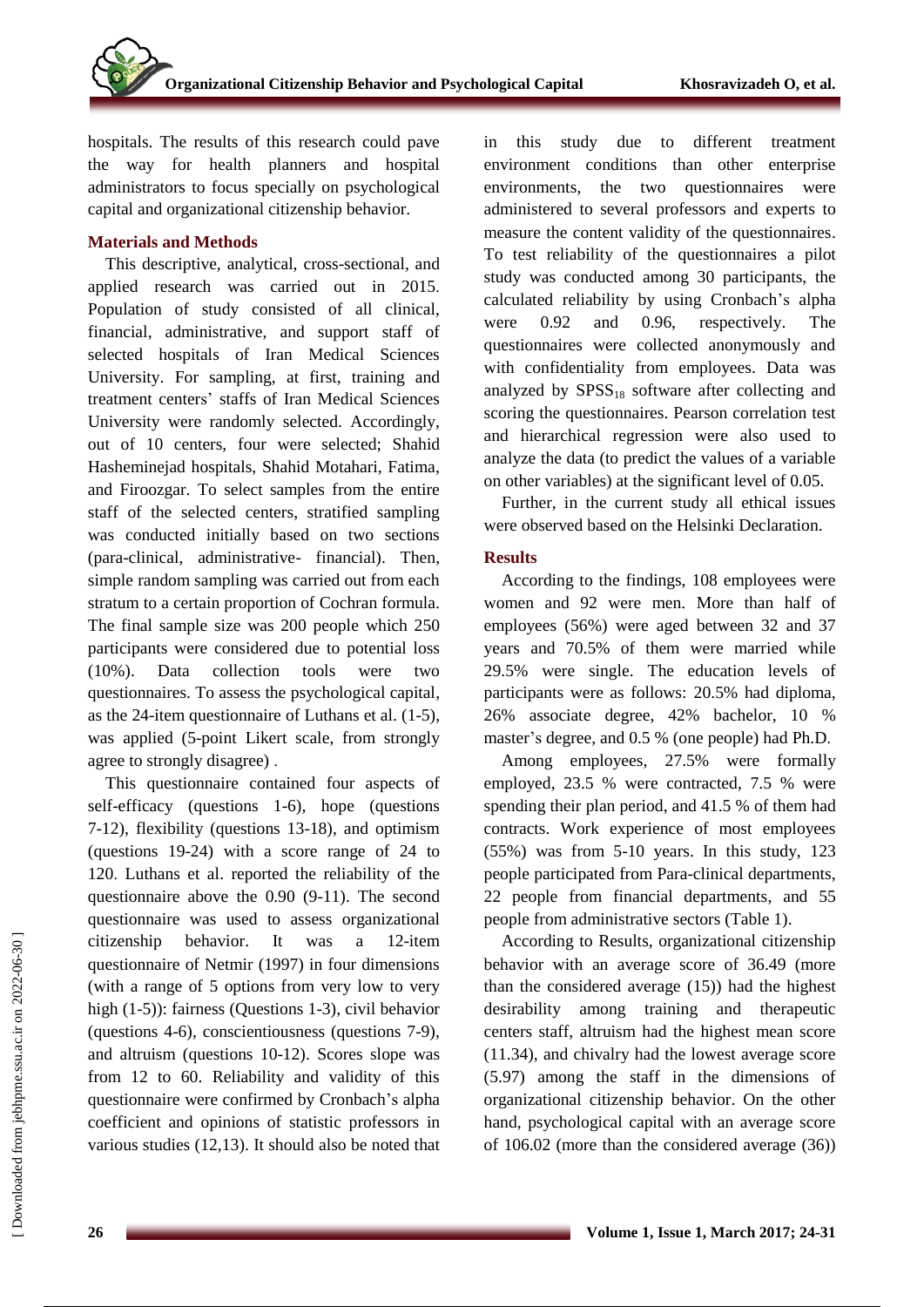had high compliance among health care workers, self-efficacy had the highest mean score (29.35), while optimism had the lowest score  $(24.21)$ , respectively in the dimensions of psychological capital (Table 2).

Organizational citizenship behavior and psychological capital ( $r = 0.285$ , P-value < 0.05) had a significant positive, direct, and significant correlation with each other, also all aspects of psychological capital had direct and significant correlation with organizational citizenship behavior (Table 3).

Finally, hierarchical regression analysis showed that organizational citizenship behavior is able to predict general psychological capital (β = 0.285) and 0.081of the variance of psychological capital is explained with it ( $r^2 = 20.081$ ) (Table 4).

|  | Table 1. Frequency distribution of educational centers' staff positions in Iran Medical Sciences University |  |  |  |  |
|--|-------------------------------------------------------------------------------------------------------------|--|--|--|--|
|  |                                                                                                             |  |  |  |  |

| <b>Organizational position</b> | <b>Number</b> | Percentage $(\% )$ |  |
|--------------------------------|---------------|--------------------|--|
| Medical equipments             | 25            | 12.5               |  |
| Accounting                     | 22            | 11                 |  |
| Personnel selecting            | 29            | 14.5               |  |
| Radiology                      | 22            | 11                 |  |
| Laboratory                     | 21            | 10.5               |  |
| Drugstore                      | 25            | 12.5               |  |
| Social work                    | 26            | 13                 |  |
| Medical documents              | 30            | 15                 |  |

**Table 2.** Mean and standard deviation of organizational citizenship behavior and psychological capital dimensions scores

| <b>Dimensions</b>                   | Average | <b>Standard Deviation</b> | <b>Variance</b> |
|-------------------------------------|---------|---------------------------|-----------------|
| Chivalry                            | 5.97    | 1.967                     | 3.868           |
| Civil behavior                      | 8.48    | 2518                      | 6.341           |
| Conscientiousness                   | 10.71   | 2121                      | 4.498           |
| Altruism                            | 11.34   | 239                       | 5.713           |
| Organizational citizenship behavior | 36.49   | 5.405                     | 29.216          |
| Self efficacy                       | 29.35   | 3.483                     | 12.128          |
| Hopefulness                         | 26.69   | 3.654                     | 13.353          |
| Flexibility                         | 25.78   | 3.776                     | 14.256          |
| Optimism                            | 24.21   | 4.968                     | 24.679          |
| Psychological capital               | 106.02  | 9.741                     | 94.884          |

|  |  |  | Table 3. Correlation between organizational citizenship behavior and dimensions of psychological capital |  |  |  |  |  |  |
|--|--|--|----------------------------------------------------------------------------------------------------------|--|--|--|--|--|--|
|--|--|--|----------------------------------------------------------------------------------------------------------|--|--|--|--|--|--|

| <b>Variables</b>      | Coefficient <sup>*</sup> | D                     |
|-----------------------|--------------------------|-----------------------|
| Self-efficacy         | 0.264                    | $0.001$ <sup>**</sup> |
| Helpfulness           | 0.242                    | $0.001***$            |
| Flexibility           | 0.115                    | $0.001***$            |
| Optimism              | 0.109                    | $0.001***$            |
| Psychological capital | 0.285                    | $0.001***$            |

\* Pearson correlation coefficient

\*\*Significant at the 0.05 level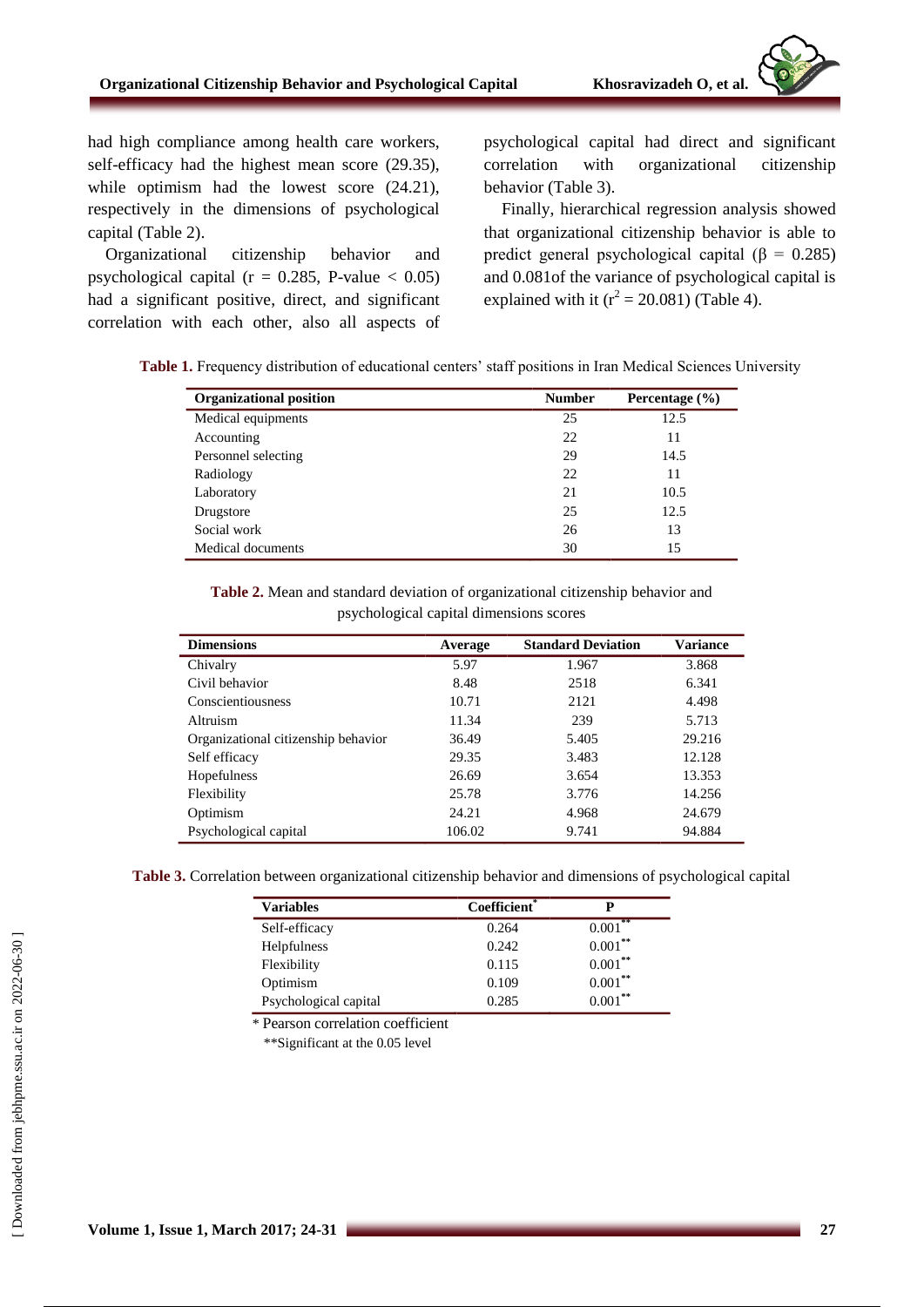| <b>Predictor variable</b>           |       |       |        |           | <b>Regression Coefficient</b>  |
|-------------------------------------|-------|-------|--------|-----------|--------------------------------|
| Organizational citizenship behavior | 0.285 | 0.081 | 17.529 | $0.001^*$ | $\beta = 0.285$<br>$t = 4.187$ |

**Table 4.** Results of hierarchical regression analysis of citizenship behavior on the psychological capital

**\***Significant at the 0.05 level

#### **Discussion**

Recently, organizational citizenship behavior and psychological capital have been identified as two positive behavior features that if rise in an organization's employees, they will develop and promote the positive performance of an organization (14). The research findings showed that workers of health care centers of Iran Medical Sciences University are desirable in terms of organizational citizenship behavior. The highest mean scores were related to altruism with an average of 11.34, conscientiousness with an average score of 10.71, civil behavior with average of 8.48, and chivalry with an average of 5.97.

Since one of the main differences between health care organizations and industrial organizations is their human dimension of services, hence, high scores of altruism and helping others dimension confirm the commitment of health and centers staff to the mission of these organizations (bringing people to the maximum desirable health level). Additionally, chivalry emphasizes the positive aspects of the organization rather than its negative aspects. In hospitals due to continuous confrontation with the patients, their families, and a lot of stress and worries, the staff have poor positive spirit. In this regard, Huang's findings (15) showed that the hospital could lead to increase organizational citizenship behavior by affecting the organizational ethical atmosphere, job satisfaction, and organizational commitment.

Altonans (16) showed in a study that the scale of organizational citizenship behavior level in nurses was more with good conscience and moral virtues. It can be said that nurses had high philanthropy spirit. The results of this research also showed that there was an appropriate level of psychological capital among hospital staff. The highest mean

scores were respectively related to the characteristics of self-efficacy or confidence (29.35), hope (26.69), flexibility (25.78), and optimism (24.21). Since the purpose of self-efficacy is commitment and effort to succeed at challenging tasks and because having these features in hospitals' staff, as a part of their job is critical, the mean score of this feature was very high. Staffs' optimism or positive thinking (like the feature of chivalry that was low in this study) had lower mean score that is due to the specific conditions and environments prevailing in hospitals.

In this regard, Salehi et al. (17), in their study showed that resilience had the highest while optimism had the lowest rank. The study of Rahiminiya and Amani (18) also indicated that values of psychological capital components among studied nurses were higher than the average. This represents the psychological capital and job burnout among hospital nurses of North Khorasan Province. This study also showed that situation of three variables including lifestyle, job burnout, and psychological capital of nurses in hospitals was higher than the average. Karimi et al. (19) in their study showed that the average of all psychological capital components among nurses of Mashhad Ghaem hospital was higher than the average.

One of the most important factors to provide safe, effective, and qualified cares by staff of medical science organizations is emotional and psychological well-being of them. Several factors affect well-being, including engagement and work stress, positive and negative emotions, and psychological capital. The results of this research showed a significant and positive relationship between psychological capital and organizational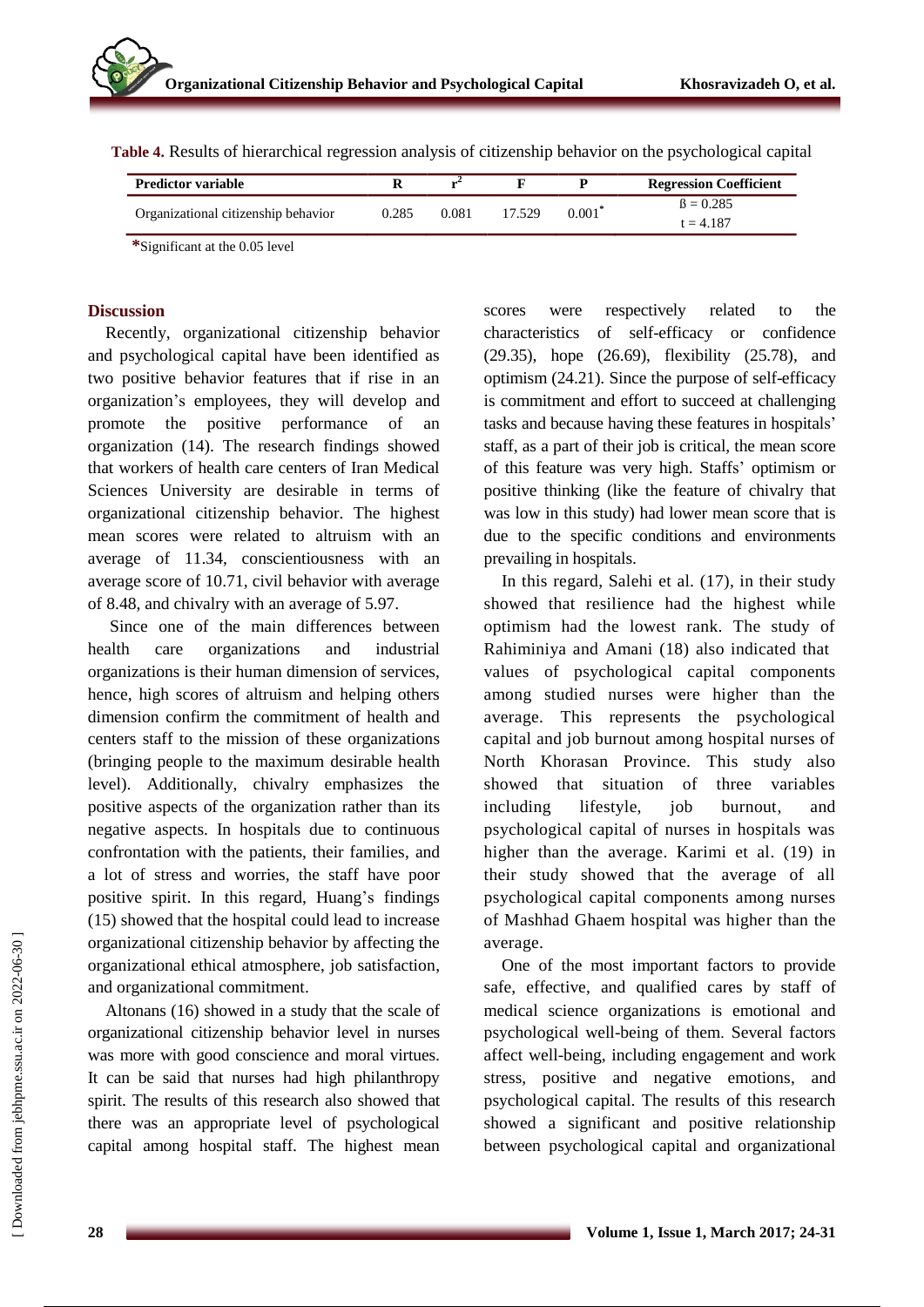citizenship behavior. This finding is aligned with research findings of Norman in the United States. (20). The findings of Sun and colleagues (21) showed that improvement and promotion of mental health situation of nurses could lead to a positive effect on their intention and job performance.

Hierarchical regression analysis showed that organizational citizenship behavior is able to predict overall psychological capital. This result is in the same line with result of Valomba and colleagues (22) in 2010 on the effect of leadership, organizational justice, and attitude of employees on the organizational citizenship behavior. It is also in the same direction with the result of research conducted by Smith (23) which showed that the extended interaction with others, close family relatives, religious beliefs are represented as strong predictor factors in organizational citizenship behavior and psychological roles in staff. Salimi et al. (24), showed that among each of organizational citizenship dimensions, the highest score was related to the conscience, with respective mean and standard deviation of 4.62 and 1.62. However, the lowest score was related to the politeness with the respective mean and standard deviation of 3.78 and 0.98. So, with the improvement of citizenship behavior, job involvement increases.

In another study entitled as "Can positive staff help organizational positive changes?" Avi et al. (25) indicated that in the selected case, employees' psychological capital (basic factors such as hope, efficacy, and optimism) with positive emotional states which is associated with attitude (faults and interaction) and their behavior (OCB and deviance) were effective on the organizational changes. On one hand, mindfulness (awareness) was engaged with psychological capital in positive mental moods. Goldsmith et al. (26), also reported a significant and positive relationship between psychological capitals on employees' received rewards. They also showed that staffs' achievements including qualification, skills, experiences, and educational level have important and positive effect on their confidence in doing things. Of course, each of these elements of psychological capital has direct effects on employees' amount of received rewards.

Respondents' information in the study was assured to be confidential through questionnaires. The greatest limitation of this study was access to staffs to distribute the questionnaires due to being busy.

#### **Conclusion**

According to the findings of this research and conducted comparisons in this area, it is clear that psychological capital (i.e., having positive attitudes) and organizational citizenship behavior (i.e., having voluntary behavior in the job) are two types of unique and helping behaviors. If organizations provide situations in which these two characteristics raise in all employees, productivity and success of organization will be doubled. So, it is recommended to studied hospitals to hold training courses and workshops for their employees on the principles of organizational citizenship behavior and provide the basis for improvement of organizational citizenship behavior among employees.

It is clear that use of brochures and posters in the field of strengthening indices of citizenship behavior and its components, identification of inter-role and meta role behaviors' ranges, such as citizenship behavior and motivating staffs to implement such behaviors, will not be ineffective in improving organizational citizenship behaviors. With regard to the significant relationship between psychological capital and organizational citizenship behavior in research, it is suggested for managers to involve employees in organizational decision makings and avoid prejudice and discrimination in meetings. Finally, hospital managers should meet their employees' needs by enrichment and displacement of jobs. This will inspire valuable feeling, meaningfulness, and purposefulness at work to employees.

## **Acknowledgments**

This article is part of a research project that has been implemented by Iran Medical Sciences and Health Services University. Here, all efforts made by the selected health and educational centers' managers and staffs are appreciated.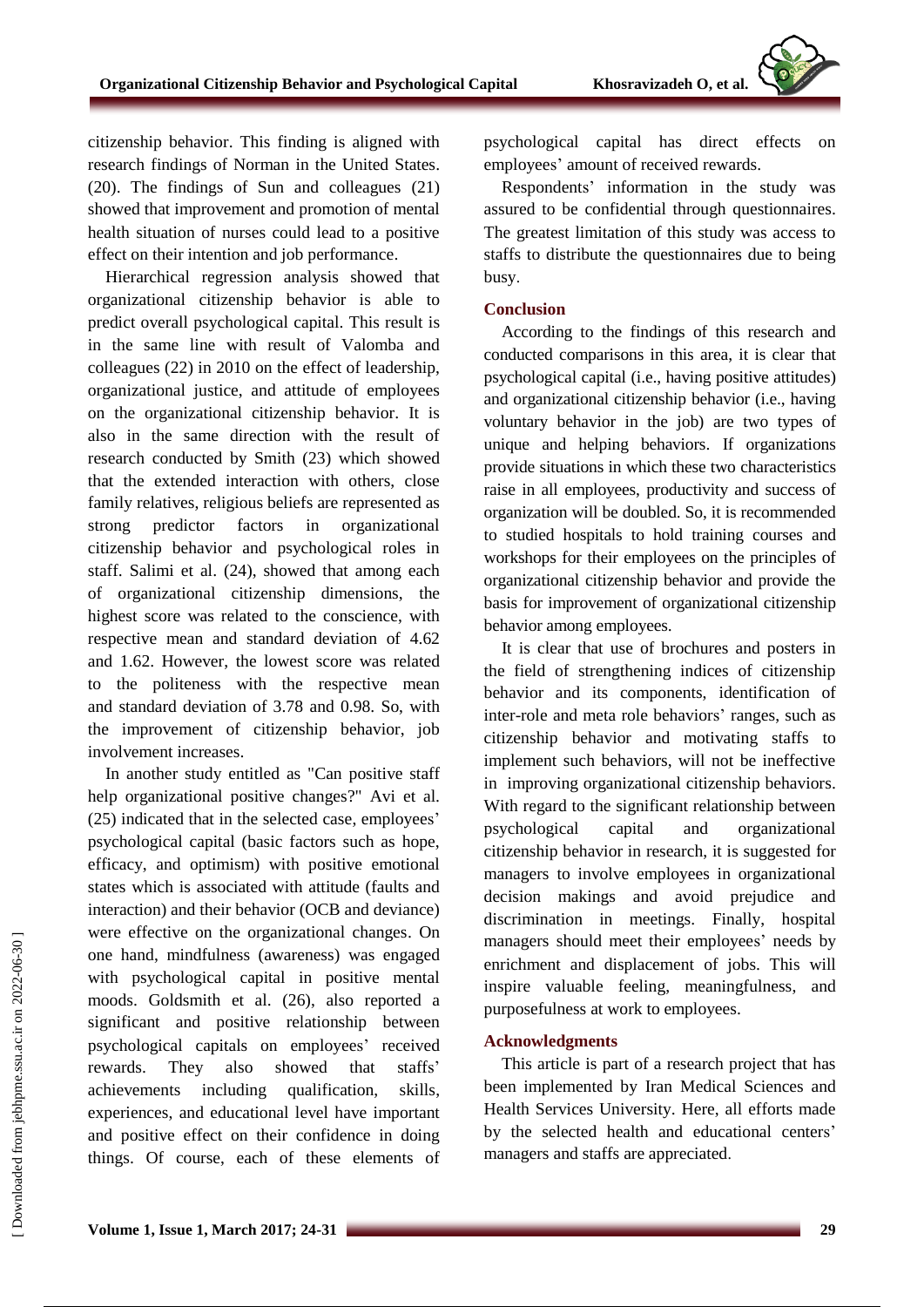Code of this project was code number 24639 in 2015.

#### **Conflict of interests**

There is no conflict of interests to be declared.

### **Authors' contributions**

Khosravizadeh O and Vatankhah S designed

#### **References**

- 1) Hozori MJ, Salehi A, Danaee fard H, Najari R. Design elevation model of psychological capital in state organizations: Determine the role of human resource management functions. Management Research in Iran. 2014; 17(3): 23-47. [In Persian]
- 2) Mirmohammadi M, Rahimian M. Effect of authentic leadership on the individual creativity of employees and the role of psychological capital. Management research in Iran. 2015; 18(3): 181-204. [In Persian]
- 3) Esmaeeli MR, Shariat Nejad A. Survey of relationship between transformational leadership with psycologic capital by effect of transformational management interface. Management Studies (Improvement and Progress). 2015; 23(77): 77-97. [In Persian]
- 4) FarhadiNian M, Kordestani Moghadam P, EbrahimZadeh F, Rezaei S. Survey the relationship between organizational justice and organizational citizenship behavior Lorestan University of Medical Sciences. Aflak. 2011; 6(18): 40-52. [In Persian]
- 5) Shaemi A, Shabani Naftchali J, Khazaei Pool J. Analysis the impact of perceived organizational climate on organizational citizenship behavior. Holistic Nursing and Midwifery Journal. 2014; 24(3): 27-37. [In Persian]
- 6) Khalifeh Soltani H, Vali F, Sehat S. Positive psychological influence of managers on improving employee performance: a study of people in Tehran insurance company. Management Sciences in Iran. 2014; 9(33): 47- 68. [In Persian]

research; Mousavi Esfahani H conducted research; Doosti F and Rahimi M analyzed data; and Khosravizadeh O and Alizadeh S wrote the paper. Vatankhah S had primary responsibility for final content. All authors read and approved the final manuscript.

- 7) Javadain R, Fayazi M, Balochi H, Farsi Zadeh H. The effect of psychological capital on the quality of services provided to customers by the counter staff mediated by organizational commitment. Organizational Behavior Studies Journal. 2014; 3(4): 89-114. [In Persian]
- 8) Turnley WH, Bolino MC, Lester SW, Bloogood JM. The impact of psychological contract fulfillment on the performance of in-role and organizational citizenship behaviors. Journal of Mnagement. 2003; 29(2): 187-206. doi:10.1016/S0149-2063(02)00214-3.
- 9) Luthans F, Youssef CM. Emerging positive organizational behavior. Journal of Management. 2007; 33(3): 321-49. doi: 10.1177/0149206307300814.
- 10) Hozoori MJ, Salehi A, Danayefard H, Najjari R. Designing a psychological capital Improvement Model in public Organizations of Iran: the role of human resource management practices. Management of public organizations. 2013; 17(3): 23-47. [In Persian]
- 11) Khosroshahi JB, Nosratabadi TH, Bayrami M. The relationship between psychological capital and personality traits with job satisfaction among librarians' in public libraries in Tabriz. Pajoohandeh Journal. 2013; 17(6): 313-9. [In Persian]
- 12) Tabarsa Gh, Esmaeili Givi MR, Esmaeili Givi HR. Effective factors on organizational citizenship behavior in a military hospital. Iranian Journal of Military Medicine. 2010; 12(2): 93-9. [In Persian]
- 13) Yousefi B, Eydi H, Moradi L. Relationship of emotional intelligence with organizational